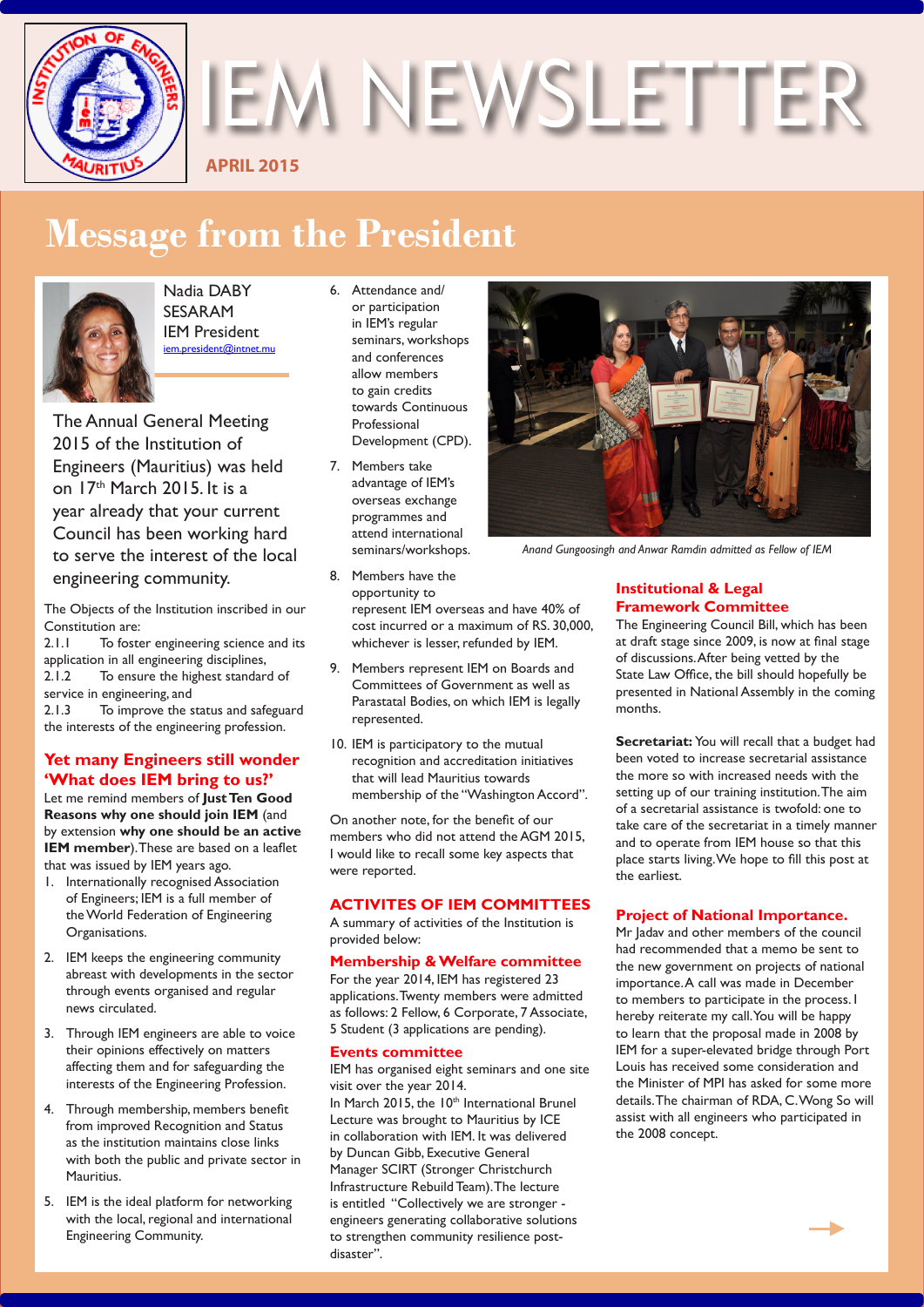# **APRIL 2015** IEM NEWSLETTER

#### *(From Page 1)*

#### **Members on boards and committees**

I wish to thank all members of IEM currently serving on boards and committees:

MSB Council: Mr H. Jadav is IEM representative on MSB Council. It is in the process of being reconstituted and a new representative namely Mr Abdel Koodaruth has been proposed to the Ministry. We are waiting nomination

CEB Board: Mr C. Wong So is IEM representative on CEB Board

CRPE Council: Mr C. Wong So and S. Mukoon are IEM representatives on CRPE Board until next year. We have had constant feedback from our members since 2014 and this is very important the more so that CRPE and IEM need to be, and are, on the same wavelength as regards many maters including the Engineering Council Bill.

Energy Efficiency Committee: Mr D Daliah is IEM representative on EEC

CIDB Board: Mr J. Desai was IEM representative on CIDB Board until the CIDB Amendment Bill which reconstituted the board of CIDB.

## **Financial Decisions**

At the last AGM we presented a budget for the year 2015 in which expenses exceed by far the incomes. Year after year, previous Councils have strived to balance IEM budget. This is however not the reality and we believe members should be conscious that IEM needs more income to achieve its commitments to its members in providing events, courses, etc. Ways and means of increasing IEM incomes have been debated during the AGM. One of the means to increase incomes is directly linked to IEM membership fees which have not increased for at least ten years.

We have during AGM 2015 proposed that IEM membership fees be increased as approved by the Council; no objection was raised. Accordingly, as from January 2016, the amended annual subscription fees shall be

| ٠ | <b>Rs</b> 900 |
|---|---------------|
| ٠ | Rs 1200       |
| ٠ | Rs 1800       |
|   |               |

No doubt that the registration of IEM as a Training Institution and the running of courses will be an excellent and justified source of income.

To conclude, I'll say that positive things have been achieved last year; more things could be achieved this year with the participation and active recruitment of more members.

# **IEM Professional Centre**

Dr Andre Chan Chim Yuk Manager, IEM Professional Centre achan@uom.ac.mu

We are pleased to announce that in March 2015, the IEM Professional Centre was registered as a training institution by the Mauritius Qualifications Authority (MQA). The latter has also registered Mrs Nadia Daby-Seesaram as Programme Officer and Dr Andre Chan Chim Yuk as Manager of the Centre.

The Professional Centre will be the training arm of IEM with the aim of promoting lifelong learning by engineers and reinforcing their competencies. In the short term, CPD short courses and seminars will be offered with the objective of updating the knowledge of engineers in their areas of practice. In the long-term, it is planned to mount advanced specialist courses and, if required, in collaboration with external institutions. A resource library will be set up at the IEM House for the benefits of its members.

MQA approval will be sought for all training programmes so that members can benefit from HRDC refund.

Members are invited to communicate to us subject areas in which they will be interested to follow a short course to allow us to plan according to the requirements of members. We also invite experienced engineers for expression of interest to act as resource persons.

# **Journal of the Institution of Engineers Journal of the Institution of Engineers Mauritius**

# Call for Papers

# Call for Papers **Engineering for the Community September 2015**

The Brunel Lecture by Duncan Gibb in March this year illustrated the very basis of the Engineering profession, that of serving the community. Though his lecture focused on 'engineers generating collaborative solutions to strengthen community resilience post disaster', we realised the importance of networking with the community for addressing the needs of society before a disaster happens. We also realized the importance of engineering organisations, such as IEM, taking a lead role in advising the authorities, including the government on societal problems whether it is post disaster or pre disaster. There is no lack of examples of post disaster crisis: the Ring Road, the Terre Rouge Verdun highway, the Bagetelle Dam to name a few. The same applies to pre disaster crisis: Water crisis, Energy production and management, Alleviating traffic congestions, Engineering education, Housing issues, again to name a few. The management of the management of the management, Allen

congestions, Engineering education, Housing issues, again to name a few. For the forthcoming issue of the IEM Journal, we invite contributions on 'Engineering For the forthcoming issue of the IEM Journal, we invite contributions on 'Engineering for the Community' within the context or pre and post disaster. Every engineer and for the Community' within the context or pre and post disaster. Every engineer and engineering organization has surely pondered on these issues and worked on designs engineering organization has surely pondered on these issues and worked on designs and solutions to the benefit of the community, over several years now. Some of these solutions have been shared while others have not. Through the IEM Journal, we wish to bring these to the limelight. bring these to the limelight.

## Target Dates **Target Dates**

Authors submit Abstract (300 words): 31 May 2015 Authors submit Abstract (300 words): 31 May 2015 Final paper submission (maximum of 6000 words): 31 July 2015 Final paper submission (maximum of 6000 words): 31 July 2015 Publication of the IEM Journal: 13 September 2015

Contributions with details of the author(s) should be sent to the Chief Editor by email Contributions with details of the author(s) should be sent to the Chief Editor by email on the address below. Dr Dinesh K Hurreeram

Chief Editor, IEM Journal Tel: +230 4037840 Moble: +230 5256 6690 Email: dk.hurreeram@uom.ac.mu

The Editorial Committee reserves the right not to publish or to edit, in consultation *The Editorial Committee reserves the right not to publish or to edit, in consultation with the authors, any contribution received.*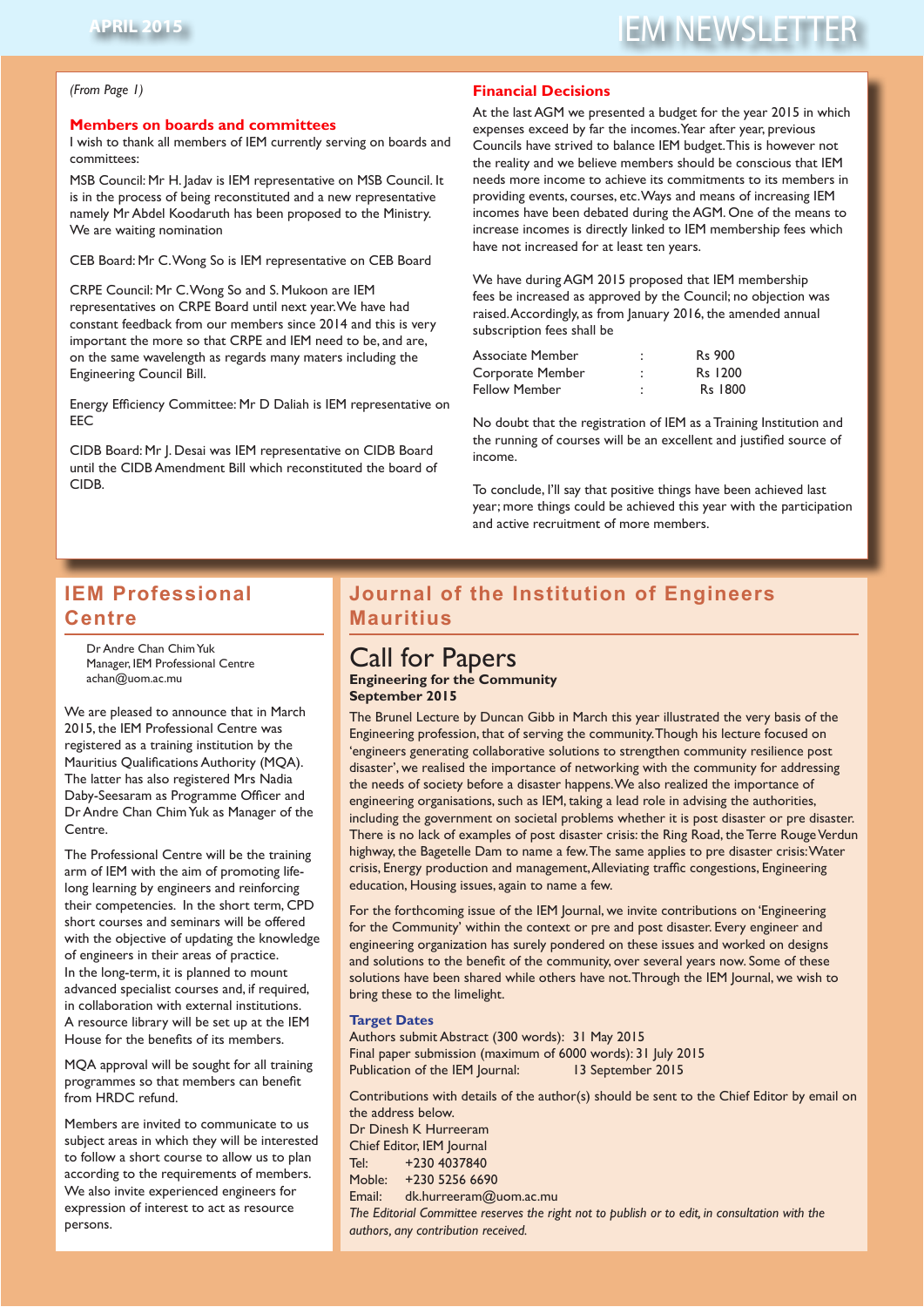# **IEM Think Tank**

Raj H Prayag PDSM, B.Sc. M.Sc. C.Eng. MiCE,FIEM *Vice-President IEM and Chair of the IEM Think Tank*

Email: rhpdrenv@intnet.mu

IEM has set up a Think Tank Group comprising experienced members of IEM, experts in their respective fields to lead as opinion leaders in addressing major National Current Engineering Development Issues/Subjects which are pertinent to the Sustainable Development of Mauritius, in line with best available, adaptable, applicable, affordable technologies and practices.



The Think Tank Group aims at leading debates on Subjects of National Interests and to show that the Engineer, by virtue of his studies, qualifications and his/her experience with regard to sustainable development of Mauritius is

best placed to lead discussions and to propose sustainable solutions in a small island developing state context. Furthermore, it must be said that the Engineer is responsible for all infrastructures and services to make the world tick and is at the basis of developments.

It is recalled that IEM is an apolitical and professional institution that promotes best engineering practice for the benefit of the society. IEM is a member of the World Federation Engineering Organisations.

The IEM members are bound by internationally recognised code of ethics and propose the best engineering adaptable and affordable solutions for Mauritius.

The Think Tank Group presently comprises five senior and experienced IEM council members but at the same time it is **an open-ended group**. If **you** feel that you can contribute to the enhancement of the Engineering profession and can more specifically assist in the forthcoming national debate on **ENERGY**, please contact the undersigned and you will be invited to the next meeting of the Think Tank Group at IEM house.

**TOR for Think Tank:** Each group of experts looks closely at its sector, analyze present situation, identify ways and methods to bring major improvement, based on the concept of what are best for Mauritius. The following are the points that each group looks at:

- 1. Identify current shortcomings in the chosen Sector
- 2. Brain storm on ways to improve services in that sector
- 3. Propose an all-inclusive holistic way forward by defining key drivers in broad lines
- 4. Promote with sound arguments best practices/ solutions for Mauritius
- 5. Lead national debates on New and Innovative Engineering Solutions through articles in IEM journal, Media (both written and spoken) to bring public awareness on the subject
- 6. The resulting consensus arrived at after each debate is widely circulated and aimed at enlightening the authorities and decision makers.
- 7. The first national debate was organised jointly with the University of Mauritius on the 11<sup>th</sup> October 2014 at the Paul Octave Wiehe Auditorium, Reduit and was attended by some 450 persons. The subject that day was: **Water Crisis? What Water crisis?** IEM believes firmly that the water problems can be resolved in the short to medium terms by Mauritian Engineers, who have the necessary experience and know-how.

The subject of the next debate in April 2015 will be on **THE ENERGY** sector. Hereunder are some points that will be thoroughly discussed during the debate:

- 1. What are the options that are open and available to Mauritius?
- 2. What is the National Energy Master Plan?
- 3. What are the National Energy policies?
- 4. Future Demand and how to meet this demand?
- 5. What are the traditional and new sources of energy available to Mauritius?
- 6. What is the most affordable energy available to Mauritius?
- 7. Should we promote use of renewable energy at any cost?
- 8. Can the price of Renewable Energy be made affordable to the citizen of Mauritius?
- 9. What energy is best for Mauritians?

By joining this national debate you will be contributing to the enhancement of

(1) The Engineering profession,

(2) Raising the profile of the Professional Mauritian Engineer and

(3) Demonstrating that the Mauritian engineers are best placed to provide the best solutions appropriate for Mauritius.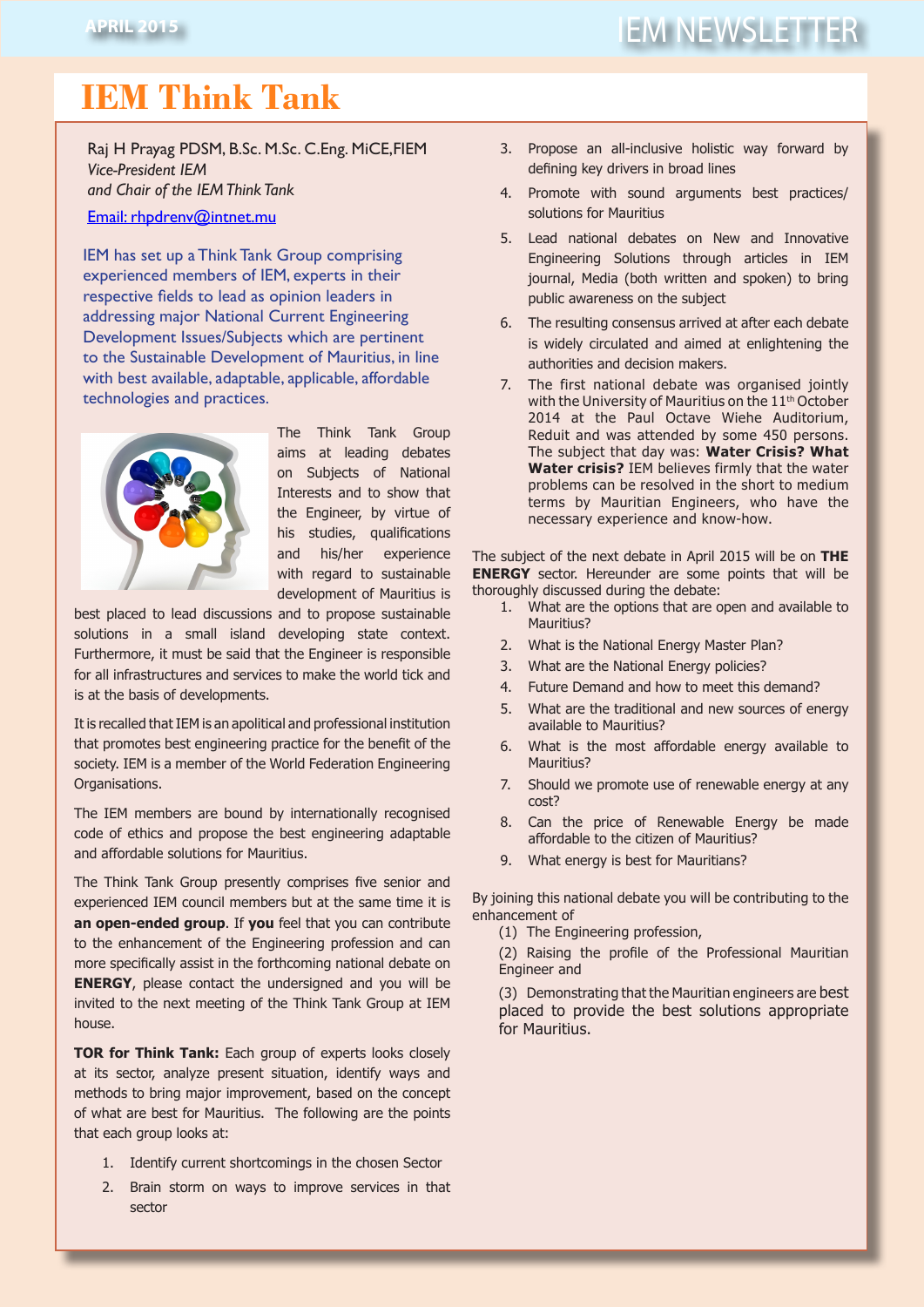# **The Construction Industry Development Board Act**

#### 1. **Composition of the Construction Industry Development Board (CIDB Acts 1997 and 2008)**

The Construction Industry Development Board was set up through Act 25 of 1997 to provide for the development of the construction industry.

The Construction Industry Development Board (CIDB) consisted of the following members

- (a) a Chairman who shall be appointed by the Minister;
- (b) 2 representatives of the ministry of Public Infrastructure;
- (c) a representative of the Mauritius Standards Bureau
- (d) a representative of the ministry of Human Resource Development
- (e) 2 persons appointed by the Minister to represent contractors;
- (f) one representative of the Mauritius Association of Architects;
- (g) one representative of the Institution of Engineers;
- (h) one representative of the Mauritius Institute of Surveyors.

#### **The Institution of Engineers (Mauritius) was since the very beginning a members of the Board.**

The CIDB Act 25 of 1997 was repealed and replaced by **the Construction Industry Development Board Act 2008**, an Act proclaimed with effect from 11 February 2009, to provide for the consolidation and improvement of the law relating to the regulation of the construction industry.

In the new Act, the Board is administered by the Construction Industry Development Council which consists of

- (a) a Chairperson, who shall be appointed by the Minister;
- (b) 2 representatives of the Ministry responsible for the subject of public infrastructure;
- (c) a representative of the Ministry responsible for the subject of human resource development;
- (d) a representative of the Ministry responsible for the subject of employment;
- (e) a representative of the Mauritius Standards Bureau;
- (f) a representative of the Mauritius Association of Architects;
- (g) a representative of the Institution of Engineers Mauritius;
- (h) a representative of the Mauritius Institute of Surveyors;
- (i) a representative of the Mauritius Association of Quantity Surveyors;
- (j) a representative of contractors' association to be appointed by the Minister;
- (k) a person to be appointed by the Minister to represent the interest of small and medium enterprises of the construction sector.

The Institution of Engineers (Mauritius) is still represented on the Council of the CIDB.

#### 2. **The Objects of the Construction Industry Development Board (CIDB Act 2008)**

As per section 5 of the Act, the objects of the Board shall be to –

- (a) promote the development and improvement of the construction industry;
- (b) promote sustainable growth of the construction industry;
- (c) promote and encourage the participation of the small and medium enterprises in the construction industry;
- (d) promote and assist in the export of services relating to the construction industry;
- (e) promote and stimulate quality assurance in the construction industry;
- (f) promote the awareness of the need for a safe and healthy work environment in the construction industry;
- (g) promote and establish best practice in the construction industry;
- (h) promote research and development relating to the construction industry; and
- (i) facilitate communication between stakeholders of the construction industry.

#### 3. **The Construction Industry Development Board (Registration of Consultants and Contractors) Regulations 2014**

On 1 August 2014 came into operation the CIDB (Registration of Consultants and Contractors) Regulations. As per section 3(2) of the Regulations,

(2) For the purpose of section 19 of the Act, an application for registration as a —

- (a) consultant in the field of architecture, civil engineering, electrical engineering, mechanical engineering, project management in construction or quantity surveying, as the case may be, shall be made in such form as the Council may approve;
- (b) contractor in the classes of works of building construction works, civil engineering construction works, mechanical works or electrical works, as the case may be, shall be made in such form as the Council may approve.

#### 4. **The Construction Industry Development Board (Amendment) Bill (No. II of 2015)**

 The main object of this Bill is to amend the Construction Industry Development Board Act to, inter alia, provide –

- that a firm or person that or who was providing consultancy services, or undertaking construction works, in Mauritius immediately before 1 August 2014 may continue to provide consultancy services or undertake construction works for such period as may be prescribed, without being registered as a consultant, contractor, foreign consultant or foreign contractor, as the case may be;
- for a change in the definition of "foreign contractor" and "foreign consultant";
- for the review of the composition of the Construction Industry Development Council.